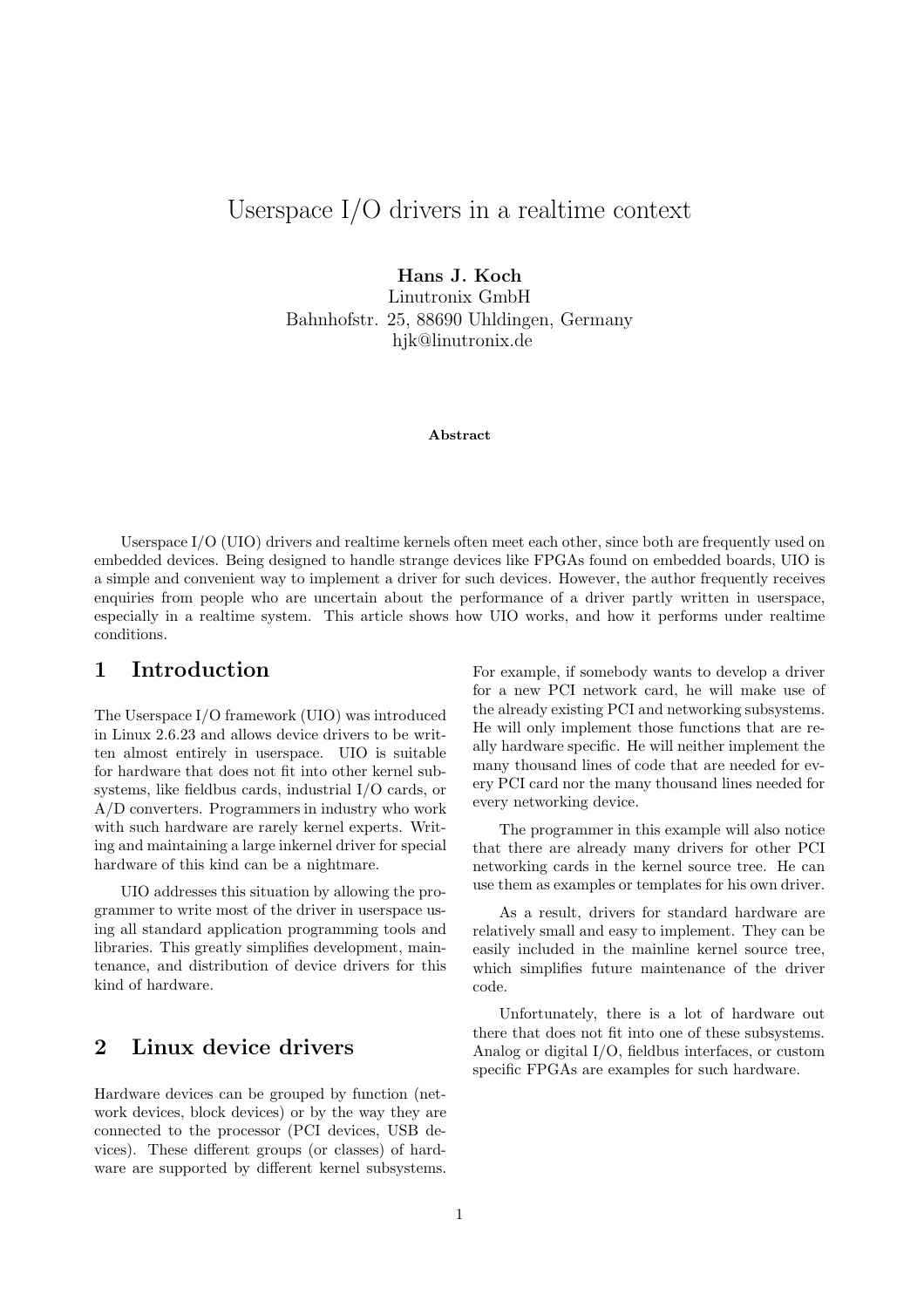### 3 A new driver model? Why?

Drivers for such non-standard hardware are often implemented as character devices. For very simple devices, the read() and write() methods of the device file are all that is needed to control the device from userspace.

But typically this sort of hardware tends to be more complex. Driver authors usually implement all the extra functionality using ioctl().

Figure 1 shows the architecture of such a conventional driver.



FIGURE 1: *Conventional driver*

Note that this sort of driver will have to use many internal kernel functions and macros. For several good reasons, the kernel developers refuse to keep the *internal* API stable. This means that a driver that works fine with today's kernel might neither work nor compile anymore in three months. Drivers included in the mainline kernel do not share this problem: A programmer who applies changes to the internal API is of course obliged to fix all affected drivers, so the community will actually maintain the driver. But the special driver for non-standard hardware will probably never make it into the mainline kernel, so the original author is fully responsible for keeping his driver up-to-date.

Summing it all up, a programmer who needs to develop a driver for such a device used to be in this situation: He must write a complete inkernel driver from scratch. The driver will become large because there is no support by existing subsystems. There are no examples in the kernel sources. He will face a steep learning curve since he has to deal with many internal kernel functions and macros. Debugging the driver will be very different from debugging an application. The driver will not go to mainline, so he will have considerable work maintaining it throughout the whole lifetime of the product.

To address this situation, the Userspace I/O framework was introduced.

### 4 How does UIO work?

A device driver has basically two tasks:

- 1. accessing device memory
- 2. dealing with interrupts generated by the device

The first task is easy to accomplish. Linux is able to map physical device memory to an address accessible from userspace. This has already been possible by using /dev/mem, and a lot of people used it for similar purposes, introducing some security leaks or stability problems. UIO improves this by preventing userspace from mapping memory that does not belong to the device. The UIO core already has an mmap() implementation capable of doing this for all kinds of memory (physical, logical, and virtual memory). A UIO driver author does not have to deal with the non-trivial internals of Linux kernel memory management in any way.

The second task is more difficult. Interrupts need to be serviced within the kernel because it is not possible to do that in userspace. With today's leveltriggered interrupts, the machine will hang if the interrupt is still active at the end of the interrupt service routine (ISR). Therefore, we still need a small kernel module containing a minimal ISR that only needs to acknowledge or disable the interrupt. All the other work is done in userspace.

If the userspace part of the driver wants to wait for an interrupt, it simply does a blocking read() from /dev/uioX. This call will return immediately as soon as an interrupt occurs. UIO also implements the poll() system call, so you can (and should) use select() to wait for an interrupt. The select() function has a timeout parameter that can be used to prevent the task from hanging if there are no more interrupts.

Figure 2 shows a very small kernel driver that calls only a few kernel functions. Most of the functionality is handled in a generic way by the UIO framework, effectively protecting the driver author from the dirty sides of the kernel. As a bonus, the UIO framework generates a set of directories and attribute files in sysfs. These sysfs attributes allow searching for devices, finding the correct size of the memory mappings, version of the kernel driver, and so on.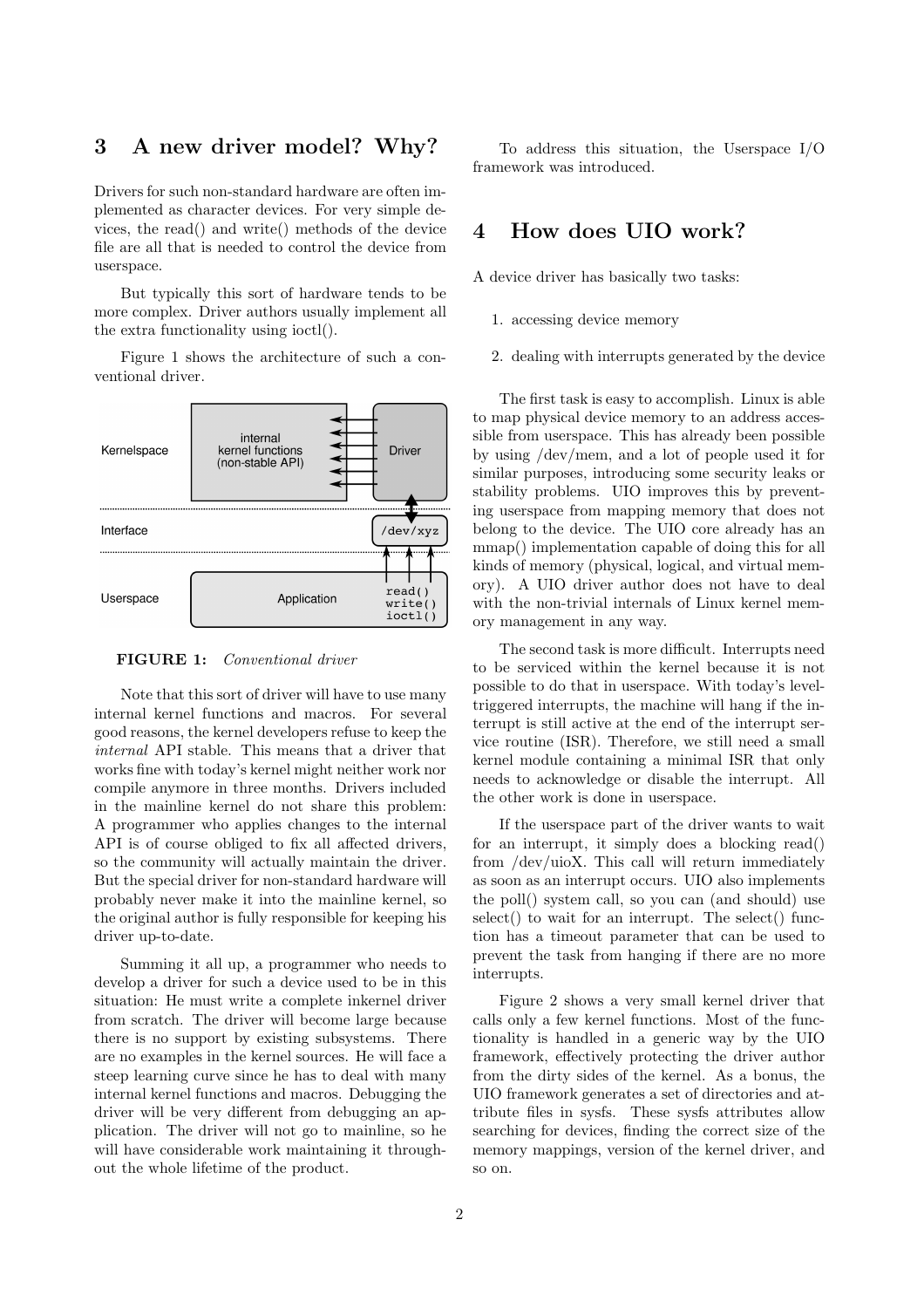

FIGURE 2: *UIO driver*

### 5 Example kernel driver

Handling interrupts is the main reason why a kernel module is necessary. However, the ISR can be very small. All it needs to do is ensure that the interrupt line becomes inactive again. It is also good style to handle shared interrupts properly, even if the current hardware does not make use of it. A typical ISR for a UIO driver will usually look like this (pseudo code):

```
static irqreturn_t my_handler(int irq,
                 struct uio_info *dev_info)
{
    if (IRQ is not caused by my hardware)
        return IRQ_NONE;
    /* Disable interrupt */
    (Perform some register access
     to silence the IRQ line)
    return IRQ_HANDLED;
}
```
Next, we need to implement the driver's probe function. Here we fill a structure of type struct uio info with information about the device. There is a name and a version string that should be set to a value that is meaningful for the userspace part of the driver. The UIO core will report an error if one of these strings is a NULL pointer, so we might as well fill in something useful.

We also need to fill in the device resources. How exactly we get this information depends on what kind of device we have. For a PCI card, we will call pci resource start() and pci resource len() to get information about the card's memory resources. A PCI card is physical memory, so we set the memtype field to UIO MEM PHYS. The IRQ was already detected by the PCI subsystem and can be found in struct pci dev-¿irq. We also pass in the flags we want the UIO core to use for request irq().

Having set up struct uio info, we then call uio register device(). If this function returns any non-zero value, something went wrong and we let the whole probe function fail, returning -ENODEV. Note that we can also perform our own tests here to find out if the hardware is really in a usable state and let probe() fail if it is not. Actually, we should at least check the more obvious errors, e.g. the presence of the physical memory.

Putting it all together, a probe function for a PCI card could look like this:

```
static int __devinit my_pci_probe(struct pci_dev *dev,
                         const struct pci_device_id *id)
{
    struct uio_info *info;
    info = kzalloc(sizeof(struct uio_info),
                   GFP_KERNEL);
    if (!info)
        return -ENOMEM;
    if (pci_enable_device(dev))
        goto out_free;
    if (pci_request_regions(dev, "my_card"))
        goto out_disable;
    info->name = "my_card";
    info\rightarrow version = "0.0.1";info->mem[0].addr = pci_resource_start(dev, 0);
    if (!info->mem[0].addr)
        goto out_release;
    info->mem[0].internal_addr =
        ioremap(pci_resource_start(dev, 0),
                pci_resource_len(dev, 0));
    if (!info->mem[0].internal_addr)
        goto out_release;
    info\rightarrow mem[0].size = pci_resource_len(dev, 0);
    info->mem[0].memtype = UIO_MEM_PHYS;
    info->irq = dev->irq;info->irq_flags = IRQF_SHARED;
    info->handler = my_handler;
    if (uio_register_device(&dev->dev, info))
        goto out_unmap;
    pci_set_drvdata(dev, info);
    return 0;
out unmap:
    iounmap(info->mem[0].internal_addr);
```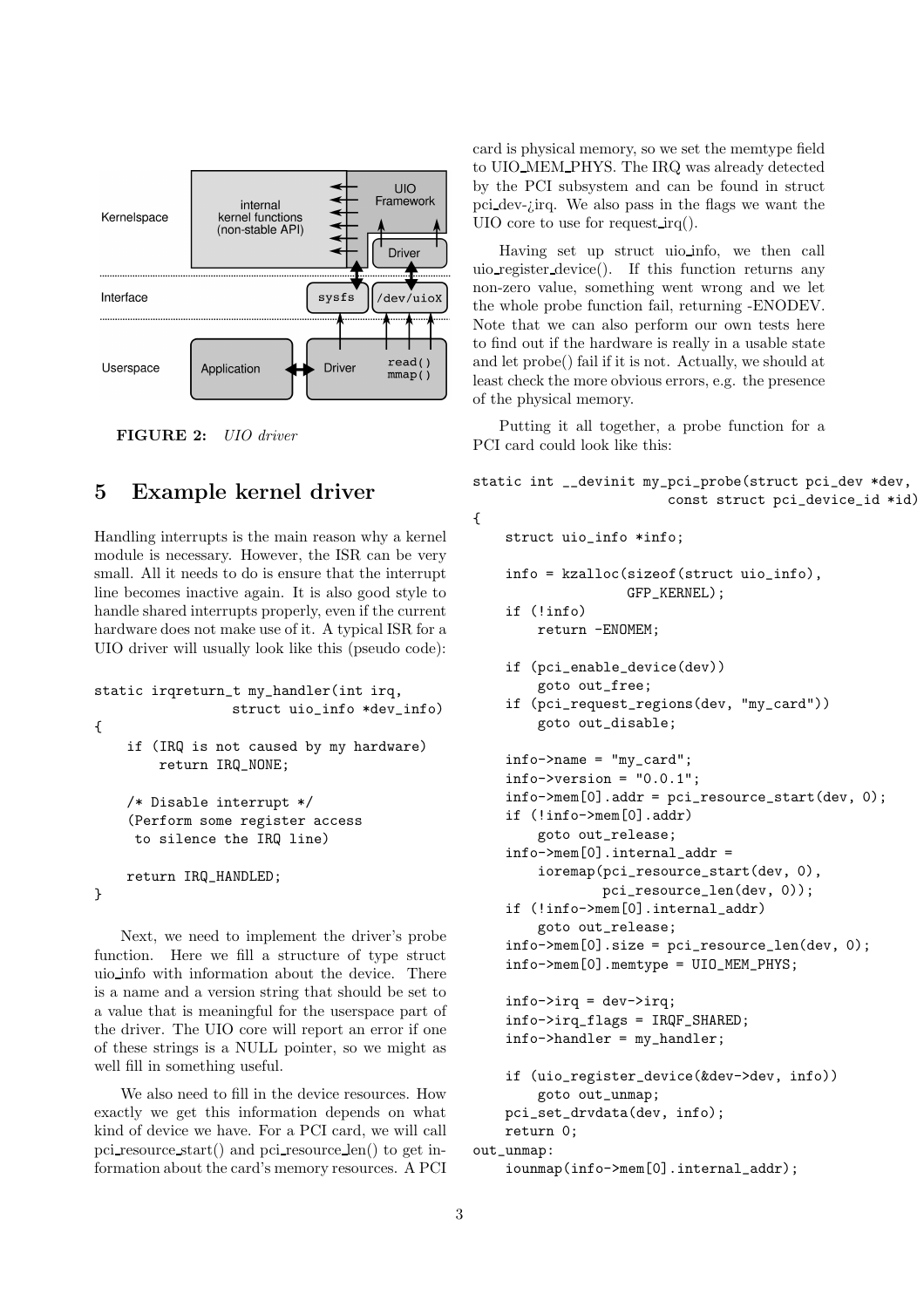```
out_release:
    pci_release_regions(dev);
out_disable:
   pci_disable_device(dev);
out_free:
    kfree (info);
    return -ENODEV;
}
```
If the probe function is successful, we remember the pointer to the uio info structure by calling pci set drvdata(). This is necessary because we need that pointer at module unload time to unregister our UIO device.

You can find working examples of UIO drivers for PCI cards in drivers/uio/, e.g. uio cif.c, in the kernel source tree.

### 6 Example userspace driver

Let's have a look at a minimal UIO userspace driver. The following code simply opens a UIO device, maps its memory, and waits for interrupts. I omitted all error checking, and the code does not do anything with the mapped memory:

```
int32_t irq_count;
int fd = open("/dev/uio0", O_RDWR);
void *map\_addr = \text{mmap}(\text{NULL}, 4096,PROT_READ | PROT_WRITE,
                    MAP_SHARED, fd, 0);
/* Always read exactly 4 bytes! */
while (read(fd, \text{king\_count}, 4) == 4) {
    printf(Interrupt number %d\n,
            irq_count);
}
```
For a real driver, this code has to be improved, of course. The values returned by open() and mmap() need to be checked for errors, and we should call munmap() before we leave the program. The name of the device file (/dev/uio0) and the size of the memory mapping (4096) should never be hardcoded. The values we set up in the kernel module in the last chapter are available in sysfs and should be used here. Instead of blindly assuming that our device is /dev/uio0, we should check if the string in /sys/class/uio/uio0/name is really the name we set in our kernel part. If it is not, we try uio1, uio2, and so on. In the mmap() call, we should use the value found in /sys/class/uio/uio0/maps/map0/size instead of hardcoding the size value.

Note that UIO implements mmap() in an unusual way. The last parameter ("offset", 0 in the example above) is used to tell UIO which mapping we want to use. It has to be set to  $N^*$ getpagesize() for mapping number N. An offset cannot be given, UIO always maps from the beginning of the memory. This strange behaviour of mmap() was necessary to allow devices to have more than one address range that can be mapped. If mmap() was successful, map addr is a pointer to the beginning of the device's memory.

The read() call in our example needs some explanation. It is important to read exactly four bytes. The internal counter in the UIO core is a signed 32 bit integer *on all architectures*, so you should use a suitable type (like int32 t in the example) for your counter variable. The read() call will block, until an interrupt occurs, there is no way around this. You cannot specify O NONBLOCK in your open() call.

In most applications, it is not desirable to have a read() call that blocks forever if no interrupt occurs. You can use select() to find out if a subsequent read() will block. It is also possible to pass a timeout value to select(), making it return if nothing happens within the given time. Read the manpage of select() for details. Another advantage of select() is that it can wait for multiple file descriptors. Applications often not only wait for interrupts but also e.g. for data to arrive from a socket. Using select() can eliminate the need for several threads in many cases.

One last detail: The open() call in our example opens the UIO device file with O RDWR. We do not want to write to the UIO device file, so why did I use O RDWR? The answer is simple: If we opened the UIO device with O RDONLY, the subsequent mmap() with PROT WRITE set would fail. As we want to have read *and* write access to our device memory, we have to use O\_RDWR.

### 6.1 libuio

Userspace parts of UIO drivers generally contain code segments that are independent of the hardware, e.g. finding the UIO device by name, opening it, mapping memory using the information given in sysfs, and so on.

We created a library called libuio that contains these frequently needed functions. It is licensed under the terms of the LGPL. A link to the git repository is given at the end of this document [1].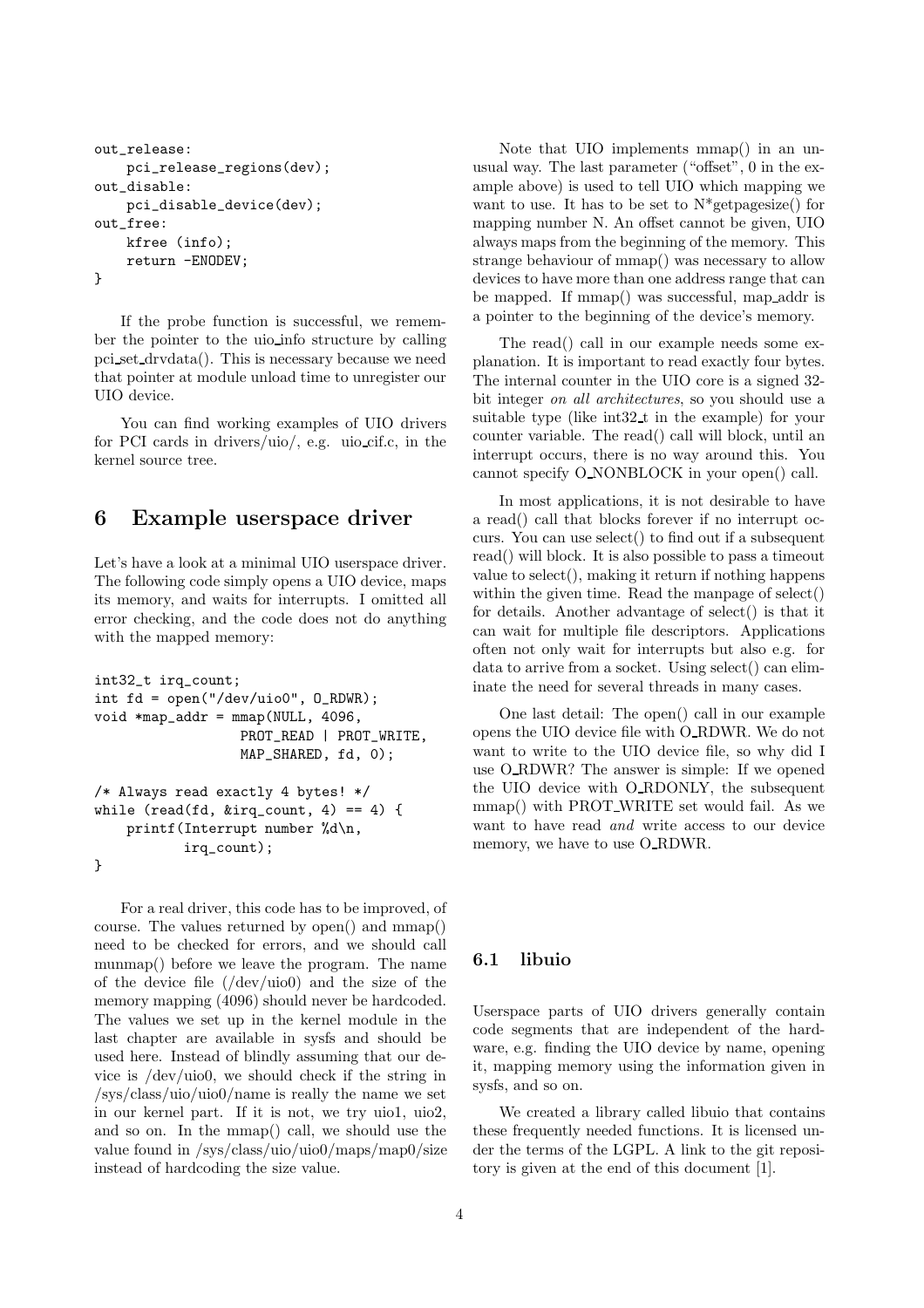### 7 Performance considerations

There are two important things to look at: How fast can we access the card's memory (registers)? How long does it take until the userspace part of the driver can respond to an interrupt?

The following two chapters deal with these aspects.

#### 7.1 Performance of memory access

In real-world drivers, ioctl() is often used to write a single value to a hardware register. As can be seen in figure 3, this is not as straight-forward as one might think. In that one syscall, the Virtual File System (VFS) first needs to find the ioctl implementation for that device and call it. Then the ioctl function will copy the value from userspace to kernelspace. And finally, the value is written to the card. If the call is supposed to return a result, that same path (reversed) is walked again.

In a UIO driver, the device's memory is directly mapped into userspace. Writing to a register is as simple as an access to a normal array of integers. This makes UIO userspace driver code faster and easier to read.



FIGURE 3: *ioctl() vs. direct memory access*

### 7.2 Interrupt latency

The interrupt latency of a UIO driver is obviously slightly longer than the one of an in-kernel driver, because the userspace process needs to be woken up. But how large is that latency overhead, and how can it be measured?

Most UIO drivers depend on a certain hardware. That makes it difficult to compare different boards or architectures. To work around that problem, I use a driver called uio dummy for testing. I wrote this driver a few years ago to test the UIO core. The kernel part of uio dummy uses a timer that regularly calls uio event notify(). This function is also called when real hardware interrupts occur in a normal driver. That means that uio dummy can very well be used for testing interrupt behaviour without the need for real hardware.

The userspace part of the uio dummy driver can be very small, too. All it needs to do is call select() to wait for an interrupt. After select() returns, it has to call read() to allow the next interrupt to trigger the UIO core handler.

The time when uio event notify() is called is the time when an in-kernel driver could respond to an interrupt. The time when select() returns is the time when the userspace part of the UIO driver can respond to the interrupt. Consequently, the difference between these times is the UIO latency overhead we are looking for.

Both times can be measured using a kernel with tracing enabled. Make sure you have CONFIG FUNCTION TRACER and CON-FIG DYNAMIC FTRACE enabled.

With such a kernel, and a userspace program called uio events, you can do something like this:

```
#!/bin/sh
```

```
if ! lsmod | grep uio_dummy
then
    echo Loading uio_dummy...
    modprobe uio_dummy
fi
```

```
./uio_events 2>&1 > /dev/null &
PID='pidof -s uio_events'
```
echo uio\_events started, pid = \$PID

```
if ! mount | grep debugfs
then
```
echo Mounting debugfs on /sys/kernel/debug/... mount -t debugfs nodev /sys/kernel/debug/ fi

```
cd /sys/kernel/debug/tracing
echo uio_event_notify > set_ftrace_filter
echo function > current_tracer
echo global > trace_clock
echo 1 > events/syscalls/sys_exit_select/enable
cd events/syscalls/sys_exit_select/
echo "common_pid==$PID" > filter
```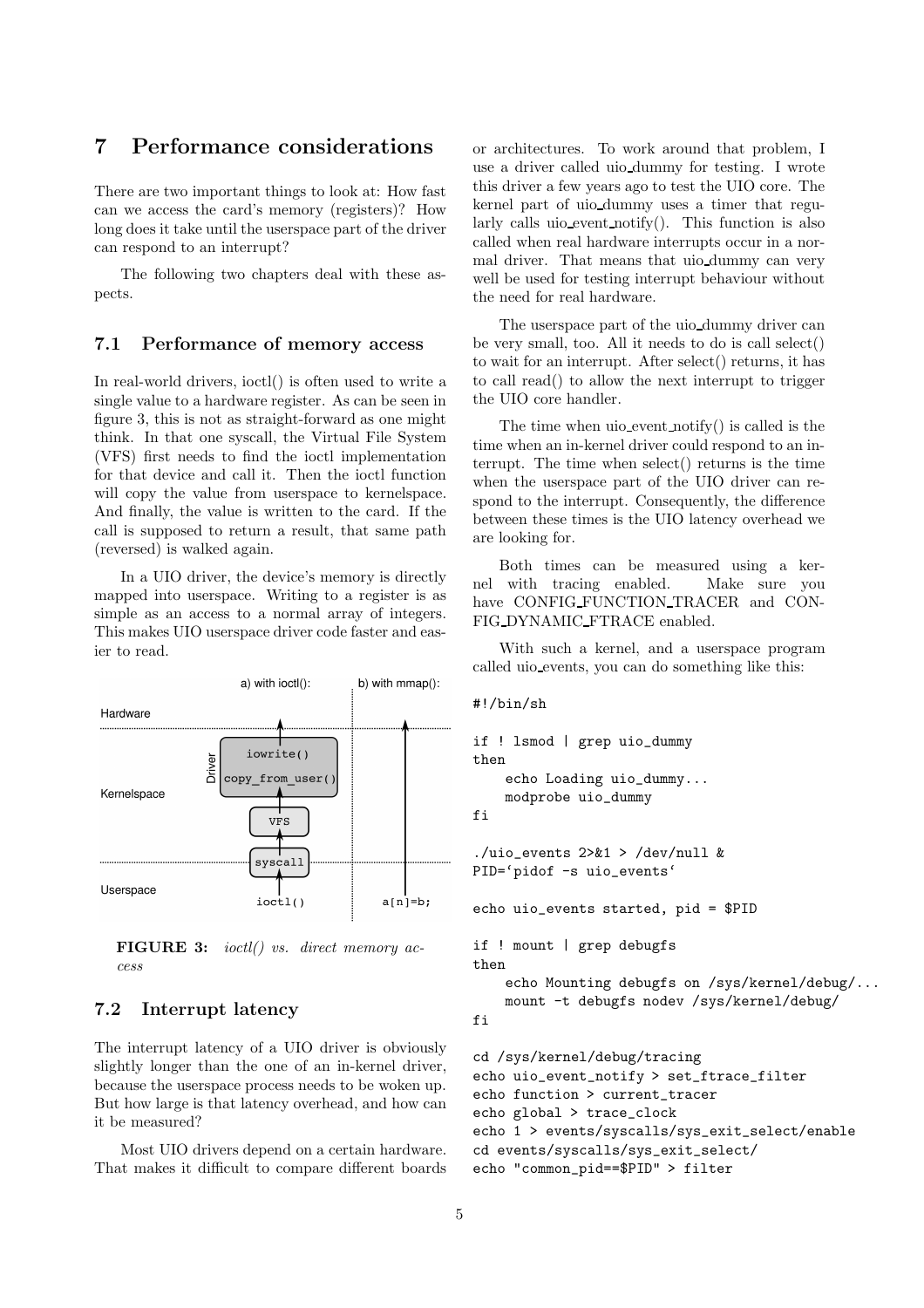cd /sys/kernel/debug/tracing cat trace\_pipe

...

This gave me the following output on a laptop with Core i3 processor, running 2.6.33.7-rt29, uio dummy produced one interrupt per second:

```
sirq-timer/0-5 [000] 377.437654: uio_event_notify <-uio_dummy_timer
 uio_events-1971 [000] 377.437680: sys_select -> 0x1
sirq-timer/0-5 [000] 378.437251: uio_event_notify <-uio_dummy_timer
 uio_events-1971 [000] 378.437278: sys_select -> 0x1
sirq-timer/0-5 [000] 379.440866: uio_event_notify <-uio_dummy_timer
 uio_events-1971 [000] 379.440893: sys_select -> 0x1
sirq-timer/0-5 [000] 380.438907: uio_event_notify <-uio_dummy_timer
 uio_events-1971 [000] 380.438923: sys_select -> 0x1
sirq-timer/0-5 [000] 381.436042: uio_event_notify <-uio_dummy_timer
 uio_events-1971 [000] 381.436069: sys_select -> 0x1
sirq-timer/0-5 [000] 382.435631: uio_event_notify <-uio_dummy_timer
 uio_events-1971 [000] 382.435654: sys_select -> 0x1
sirq-timer/0-5 [000] 383.439290: uio_event_notify <-uio_dummy_timer
 uio_events-1971 [000] 383.439309: sys_select -> 0x1
sirq-timer/0-5 [000] 384.438831: uio_event_notify <-uio_dummy_timer
 uio_events-1971 [000] 384.438855: sys_select -> 0x1
sirq-timer/0-5 [000] 385.438425: uio_event_notify <-uio_dummy_timer
 uio_events-1971 [000] 385.438452: sys_select -> 0x1
sirq-timer/0-5 [000] 386.442043: uio_event_notify <-uio_dummy_timer
 uio_events-1971 [000] 386.442067: sys_select -> 0x1
sirq-timer/0-5 [000] 387.437709: uio_event_notify <-uio_dummy_timer
 uio_events-1971 [000] 387.437741: sys_select -> 0x1
sirq-timer/0-5 [000] 388.437237: uio_event_notify <-uio_dummy_timer
 uio_events-1971 [000] 388.437258: sys_select -> 0x1
...
```
The differences are 26, 27, 27, 16, 27, 23, 19, 24, 27, 24, 32, and 21 microseconds between the call to uio event notify and the return of userspace's select() call.

For comparison, cyclictest on the same computer delivered the following results:

```
# cyclictest -n -p80
...
... Min: 5 Act: 11 Avg: 52 Max: 134
```
This is just a short example to show that UIO latency overhead does not stand out when compared to other latencies in the system. More detailed measurement results will be made available, a link can be found at the end of this article [2].

#### 7.3 Experiences with real systems

The author developed several UIO drivers for customer's embedded products. One example is a board equipped with an ARM11 CPU (Freescale i.MX31) where a custom specific chip caused 1000 interrupts/sec. These were easily handled by the UIO driver, even at 90% CPU load.

UIO drivers for fieldbus cards that are in mainline, like uio cif.c and uio sercos3.c can produce a similar interrupt load and are in commercial production use for quite a while.

It should be obvious that in real world systems, with high CPU loads and many RT tasks, optimizing the system, e.g. by tuning thread priorities, can consume a considerable amount of development time.

### 8 Conclusion

UIO is the easiest way to write a driver for devices that are not supported by other subsystems. It allows programmers to write the major part of the driver in userspace, using all the tools, programming languages, and libraries they are aquainted with.

The kernel part of the driver is very small and easy to write and to maintain. After passing the re